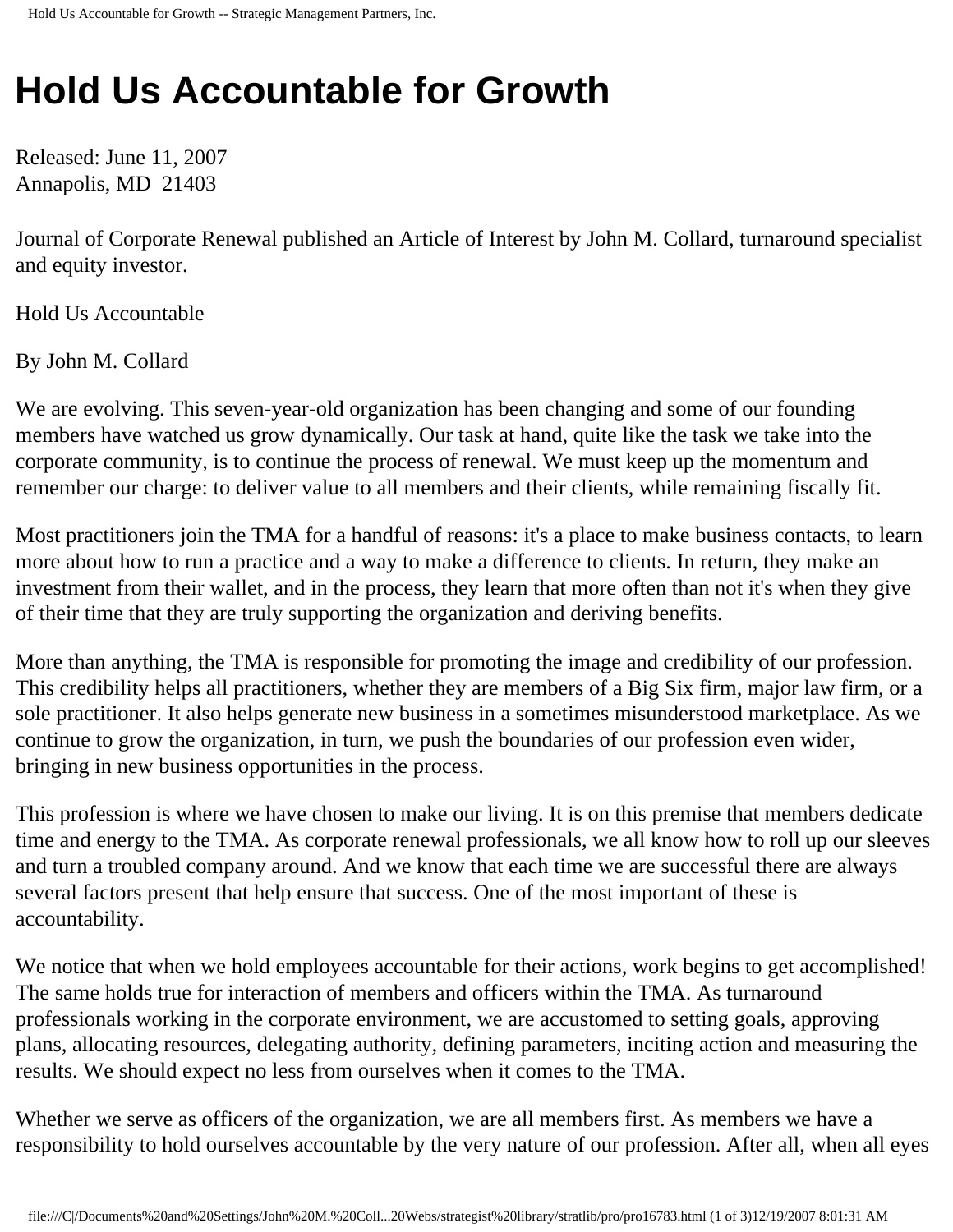Hold Us Accountable for Growth -- Strategic Management Partners, Inc.

are upon us, we are held to an even higher standard, as we are being recognized as experts in our industry.

Bearing on that, it gives me great pride and pleasure to say that as the TMA moves forward, it has a committee structure in place that is stronger than ever before. The various committees have spent the past few weeks delineating missions and goals for the year, and now they are setting course toward accomplishments. The bottom line here is that these committees are working to deliver services and benefits to be delivered to the membership throughout the year. If we fail to deliver, we fail in our charge and the TMA as a whole suffers.

The committees are ready to act, and we must hold each of them accountable for the overall mission and goals they have developed. There's still room for you to get involved, as well. The work will be challenging, especially in light of the fact that the TMA is comprised of an all-volunteer organizational structure. But the rewards are sweet: the recognition of a job well done, the opportunity to work with counterparts at all levels of the profession, the ability to be recognized as an industry expert and a worthy advocate for your clients. All of these rewards bring a whole new emphasis to the meaning of "networking."

Take for example, the Executive Committee. For the 1994 fiscal year, this committee has set forth to build an infrastructure around all of the membership benefits and services. Without a structure, and a commitment to maintaining that structure, our plans would certainly fail. Whether that means recruiting volunteers or hiring outside experts, we are moving ahead to make the TMA stronger and organizationally responsible.

Looking ahead, we have sound committee and support structures in place to deliver membership benefits such as the annual and mid-year conferences, an effective chapter president's network, a widely-read and award-winning newsletter to keep members abreast of changes within the industry and organization, a directory for networking and identifying new members, public relations efforts, legislative action and industry certification.

Two new services we consider important are insurance and regional educational programming. We are currently gathering quotes for member health insurance programs and expect to present a recommendation to the board in March.

With regional educational programming we are planning to take review courses, practice management sessions and break-out sessions from the annual conference to various locations around the country to give all members a chance to sample the caliber of educational services the TMA is currently providing. These programs will also help prepare those who wish to become a Certified Turnaround Professional (CTP).

Each of these services will help the TMA attract members, educate the corporate community about the value and effectiveness of corporate renewal professionals, and build credibility for the profession as a whole.